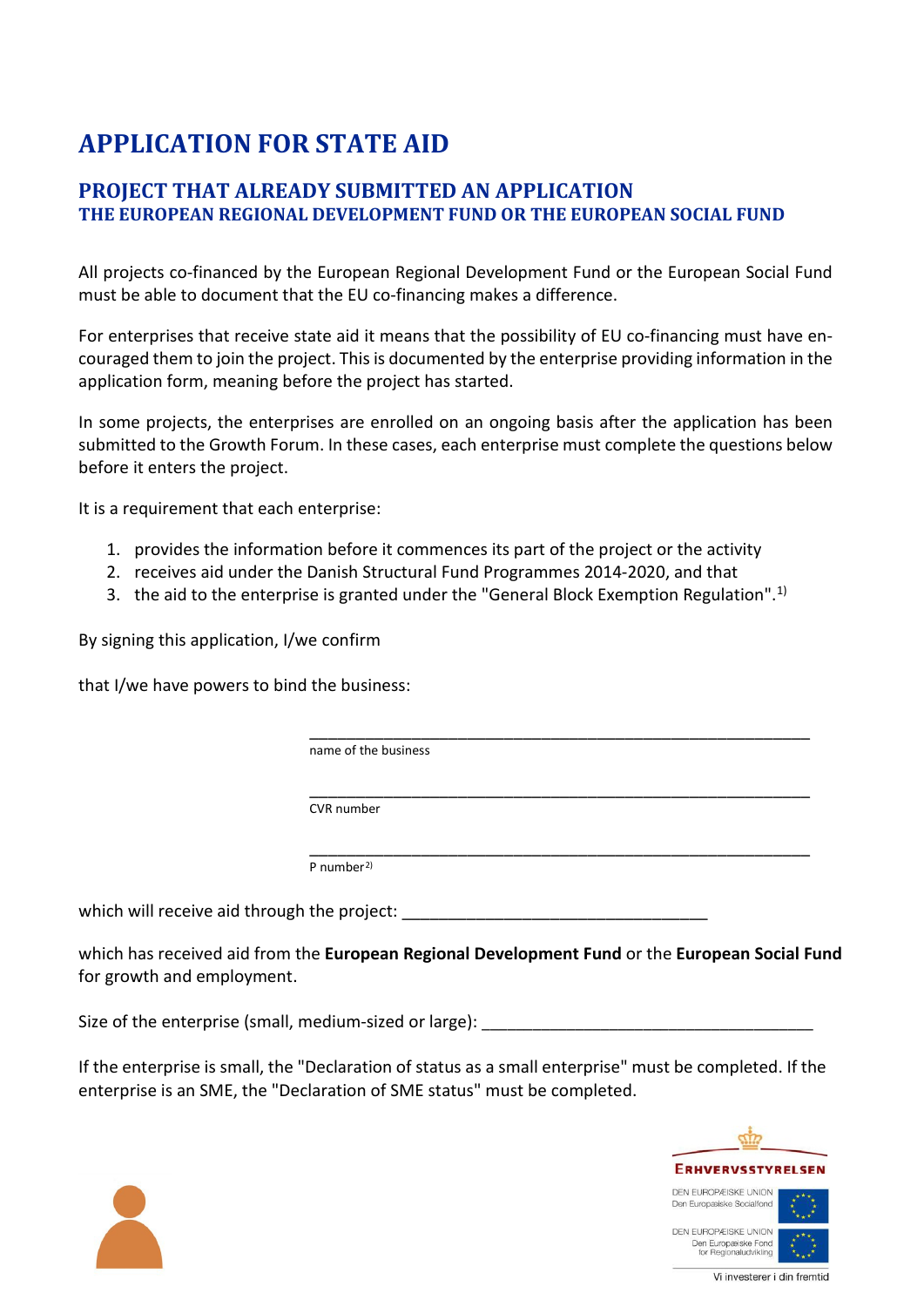Description of the enterprise's part of the project, including the commencement date and final date:

Location of the project: \_\_\_\_\_\_\_\_\_\_\_\_\_\_\_\_\_\_\_\_\_\_\_\_\_\_\_\_\_\_\_\_\_\_\_\_\_\_\_\_\_\_\_\_\_\_\_\_\_\_\_\_\_\_\_\_\_\_

A list of the type of project costs for the enterprise (salary to project employees or participants in skills development, consultancy costs etc.):

Total amount of project costs for the enterprise:

\_\_\_\_\_\_\_\_\_\_\_\_\_\_\_\_\_\_\_\_\_\_\_\_\_\_\_\_\_\_\_\_\_\_\_\_\_\_\_\_\_\_\_\_\_\_\_\_ **DKK** 

The amount of aid (the amount of public co-financing, for example the EU aid, regional develop-

ment funds etc., required in order for the enterprise to commence its part of the project):

\_\_\_\_\_\_\_\_\_\_\_\_\_\_\_\_\_\_\_\_\_\_\_\_\_\_\_\_\_\_\_\_\_\_\_\_\_\_\_\_\_\_\_\_\_\_\_\_\_\_\_\_\_\_